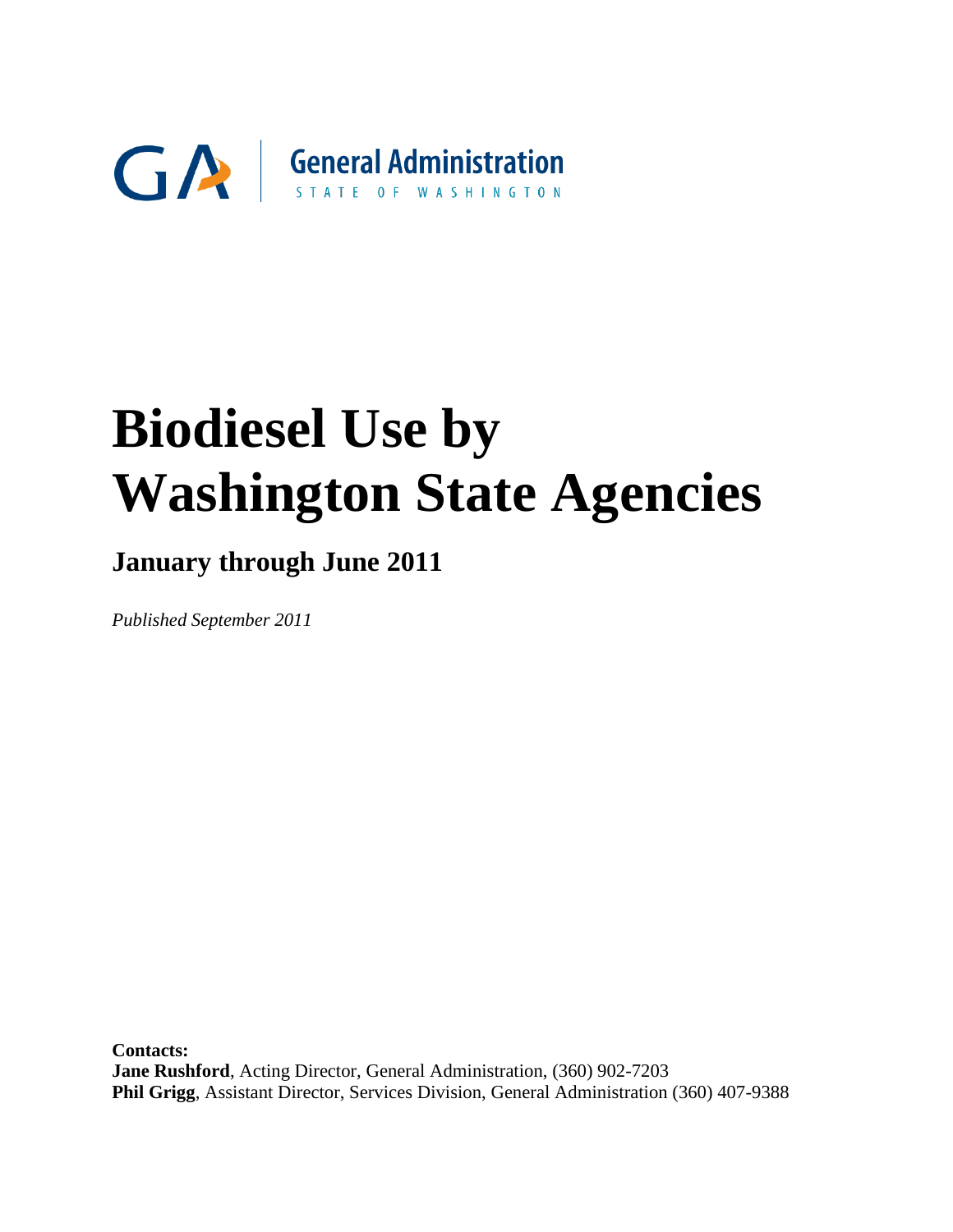January through June 2011

# **REPORT HIGHLIGHTS**

State agencies continue to make progress toward meeting their biodiesel use mandates during the first six months of 2011.

- Washington State Ferries (WSF), by far the state's largest consumer of diesel fuel, almost doubled its biodiesel purchases during this six-month period due to in-line blended fuel becoming available at the second of WSF's three fueling sites. Purchases increased to 226,250 gallons, up from 119,530 gallons purchased in the previous six-month period, as B5 became the standard fuel for 14 of 20 vessels.
- Biodiesel purchased by state agencies other than WSF increased from 9.9 percent to 12.0 percent of total diesel purchased in the first half of 2011, and totaled 172,149 gallons.
- A major hurdle to increasing biodiesel use was removed with the implementation of a new state bulk fuel contract. The Department of General Administration (GA) completed a year-long process that resulted in a contract that requires all contractors to provide biodiesel in any percentage from B1 to B100. The contract, which took effect on May 21, 2011, is a key tool in resolving biodiesel availability issues the state has experienced, especially in eastern Washington.
- Washington State Department of Transportation (WSDOT) continued to increase blend levels at selected fueling sites in Western Washington. For the period, 12 sites averaged more than 25 percent biodiesel, with four of these sites averaging 30 to 35 percent biodiesel, as compared to total diesel volume purchased. Due to biodiesel becoming available late in the period under the new fuel contract, 11 sites in eastern Washington averaged between 6 and 10 percent biodiesel for the period.
- All testing and reports continued to show no significant quality or performance issues related to biodiesel use by state agencies.

# **BACKGROUND**

As a part of the state's efforts to reduce its dependence on foreign oil, reduce emissions and stimulate local production and use of biodiesel, state agencies are required to use a minimum of 20 percent biodiesel by total volume for operating diesel-powered vehicles and construction equipment. Legislation establishing this mandate, effective June 1, 2009, was enacted in 2006 and is codified in RCW 43.19.642.

Due to serious infrastructure and budgetary constraints, the Legislature adjusted the 20 percent biodiesel requirement for the state ferry system in the 2009 and 2010 transportation budgets. The revised mandate states that, for the 2009-11 biennium, all fuel purchased at the Harbor Island truck terminal in Seattle, one of WSF's three fueling sites, must be a minimum of 5 percent biodiesel so long as the price does not exceed the price of diesel by more than 5 percent.

GA is charged with compiling agency biodiesel usage data and reporting findings and recommendations to the Governor and the Legislature on a biannual basis. To more effectively fulfill this requirement, GA collaborated with key state agency stakeholders in preparing this report, incorporating their broader input, especially with respect to their areas of expertise and involvement.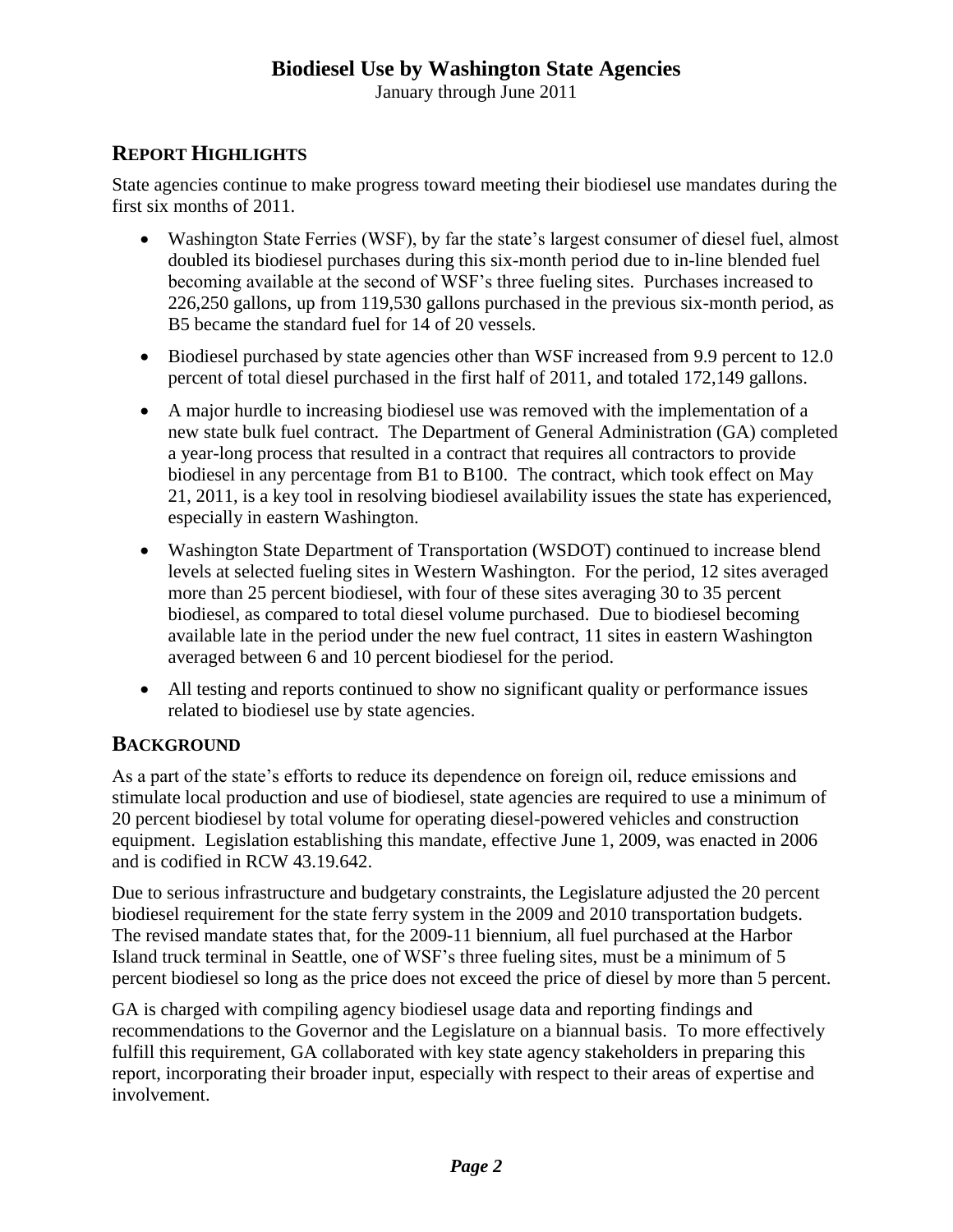January through June 2011

This report covers the period of January 1 through June 30, 2011 and focuses on bulk fuel purchased through state fuel delivery contracts. The use of the term "biodiesel" in this report means pure biodiesel (B100) unless otherwise designated.

#### **STATE BIODIESEL USE**

From January 1 to June 30, 2011, state agencies and institutions of higher education purchased 9.6 million gallons of diesel fuel through state fuel contracts. This included a total of 398,399 gallons of biodiesel, an increase of 40 percent from the 285,076 gallons purchased in the last six months of 2010.

Purchases by the state ferry system made up 87 percent of all diesel and 57 percent of the biodiesel purchased during the period. Total biodiesel use by state ferries increased 90 percent, as a B5 biodiesel blend became the standard fuel for 14 vessels in the fleet. Biodiesel purchases by state agencies for use in vehicles and equipment increased four percent over the previous six months, primarily due to biodiesel blends becoming available at WSDOT fueling stations in eastern Washington starting in late May.

Biodiesel purchases by institutions of higher education are included in the data. However, since the institutions are not required to use the state fuel contract, this report does not fully capture all fuel they may have purchased from other distributors.



# **WASHINGTON STATE FERRIES (WSF) BIODIESEL USE**

- WSF exceeded its current biodiesel use minimum mandate during this six-month period with purchases of 226,250 gallons of biodiesel. This is a 90 percent increase from the 119,130 gallons purchased in the last six months of 2011.
- This increase was made possible by the installation of an in-line biodiesel blending system brought on line by Whole Energy. This new blending infrastructure allowed WSF to begin using B5 for ferries operating and fueling out of Anacortes in January 2011. This facility is one of three locations where WSF receives fuel, and accounts for 40 percent of the total fuel used by WSF.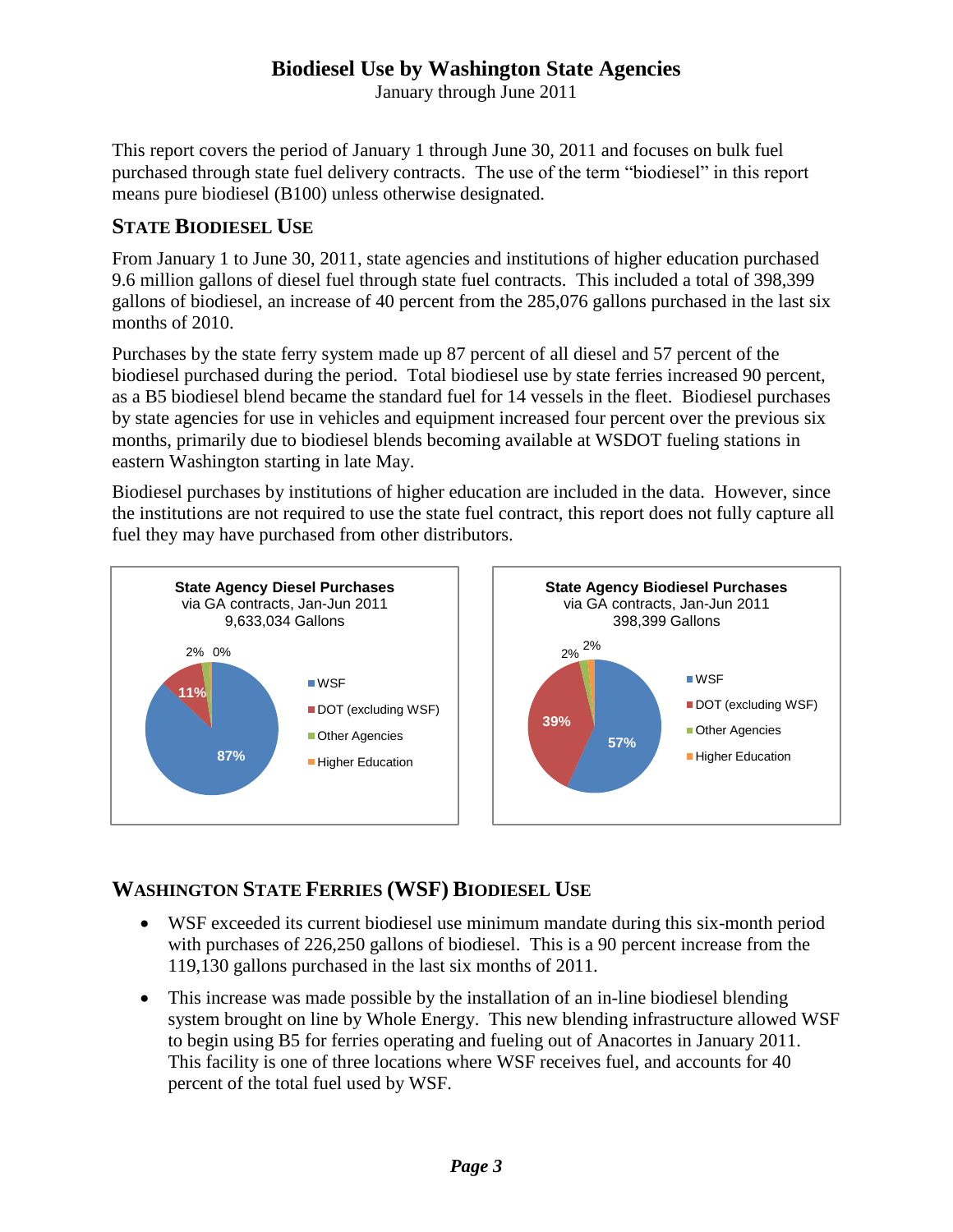January through June 2011

- WSF continued to use in-line blended B5 biodiesel for all vessels fueling by truck from the Harbor Island truck facility in Seattle. This facility accounts for about 25 percent of the total fuel used by WSF.
- The capital improvement project to make in-line blended biodiesel available at the Seattle fuel pier is underway and expected to be operational during the fall of 2011. Once it is completed, WSF will have full access to biodiesel at all three of its fueling locations.



- The five percent price differential limitation placed on WSF in the state Transportation Budget has not been a factor. The daily average difference between petroleum diesel and a B5 biodiesel blend during the period was below the 5 percent threshold.
- WSF had no biodiesel-related quality or performance issues during the period.

| <b>Time Period</b> | <b>Diesel Gallons</b> | <b>Biodiesel Gallons</b><br><b>Total Gallons</b> |           | <b>Biodiesel</b> % |  |
|--------------------|-----------------------|--------------------------------------------------|-----------|--------------------|--|
| Jan-Jun $2011$     | 8,371,217             | 226,250                                          | 8,597,467 | 2.6%               |  |
| Jul-Dec $2010$     | 8,455,444             | 119,530                                          | 8,574,974 | 1.4%               |  |
| Jan-Jun $2010$     | 8,460,112             | 101,840                                          | 8,561,952 | 1.2%               |  |
| Jul-Dec 2009       | 8,463,792             | 71.224                                           | 8,535,016 | 0.8%               |  |

#### **Washington State Ferries Biodiesel Use: July 2009 to June 2011**

#### **LAND SECTOR USE**

State agency purchases of biodiesel for use in vehicles and equipment increased from 165,546 gallons in the last six months of 2010 to 172,149 gallons in the first six months of 2011. On a percentage basis, overall state agency biodiesel purchases increased from 9.9 percent to 12.0 percent of total diesel purchased.

WSDOT is the largest single purchaser of diesel in the land sector under the state fuel contract. During this reporting period, WSDOT accounted for 81 percent of all diesel and 91 percent of all biodiesel purchased by state agencies to include institutions of higher education under the state fuel contract. On a percentage basis, WSDOT biodiesel accounted for 13.3 percent of total diesel fuel purchased, an increase from 11.1 percent in the previous six-month period. State agency biodiesel purchases in eastern Washington continued to be challenging during the period, as biodiesel was not readily or consistently available in the area prior to the implementation of the new fuel contract in late May.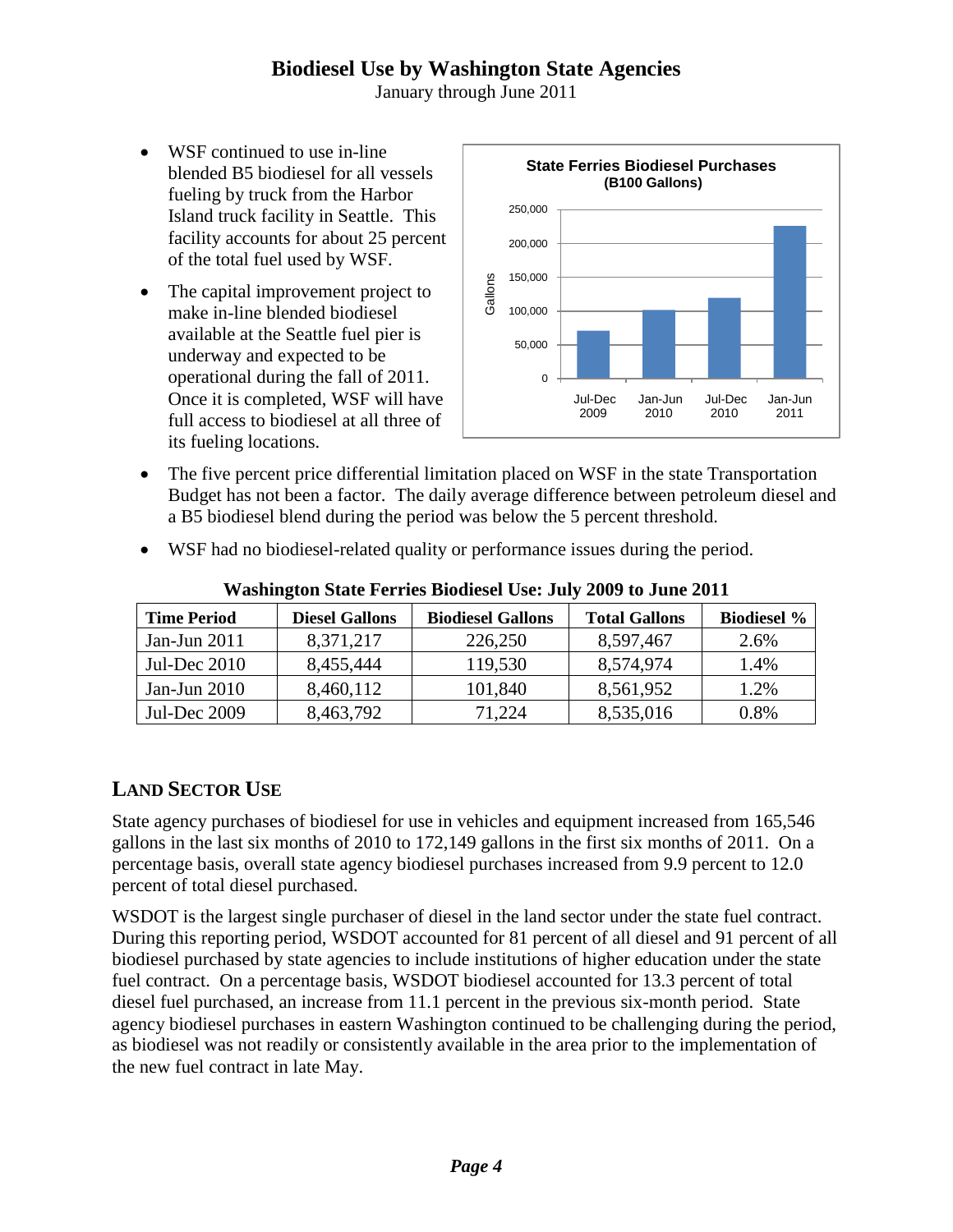January through June 2011

WSDOT maintains a comprehensive, statewide network of fueling stations that serves the majority of the state's diesel-powered equipment and vehicles. Only six other agencies purchased more than 1,000 gallons of bulk diesel fuel under the state contract during the period, with the Department of Corrections the largest purchaser in this group. With respect to biodiesel purchases, the Department of Natural Resources led this group, averaging 14.4 percent biodiesel.

Among the 10 higher education institutions purchasing off the state contract this period, the University of Washington led the way with biodiesel making up 17.2 percent of the diesel fuel it purchased.

| Agency                  | <b>Diesel Gallons</b> | <b>Biodiesel Gallons</b> | <b>Total Gallons</b> | <b>Biodiesel %</b> |  |  |
|-------------------------|-----------------------|--------------------------|----------------------|--------------------|--|--|
| <b>WSDOT</b>            | 1,021,083             | 157,269                  | 1,178,352            | 13.3%              |  |  |
| Other Agencies          | 189,220               | 8,235                    | 197,455              | 4.2%               |  |  |
| <b>Higher Education</b> | 51,514                | 6,645                    | 58,159               | 11.4%              |  |  |
| <b>Total</b>            | 1,261,817             | 172,149                  | 1,433,966            | 12.0%              |  |  |

**State Agency Biodiesel Use (Land Sector): January to June 2011**

Note: Data only represents fuel purchased under GA fuel contracts.

On a percentage basis, overall state agency biodiesel purchases have steadily increased over the last several six-month periods.

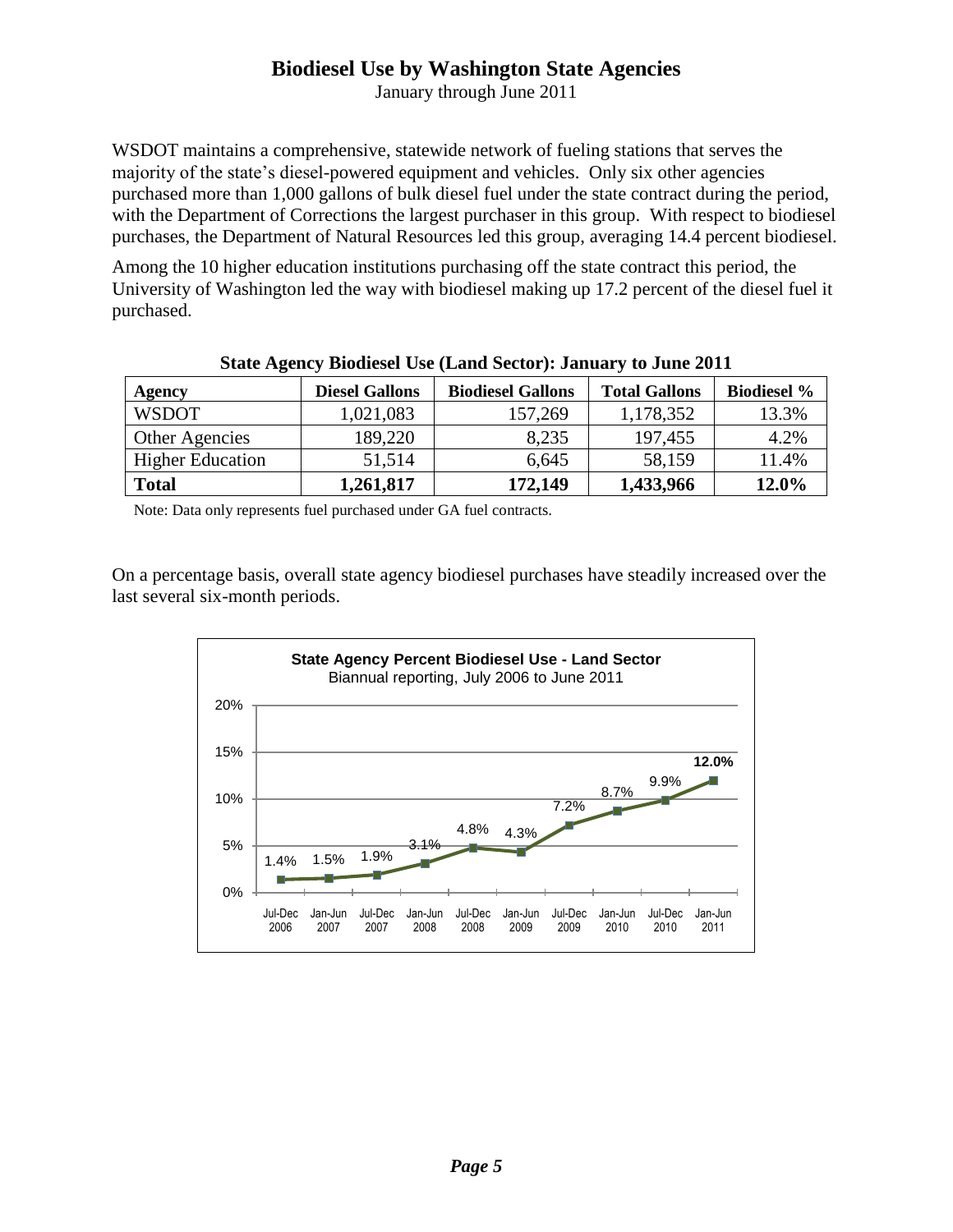January through June 2011

#### **DETAILS ON WSDOT PURCHASES AND USE**

- WSDOT increased its total purchases of biodiesel during the period, primarily during the last six weeks when the new fuel contract was in effect and the summer season had begun.
- In western Washington, 47 of WSDOT's 53 fueling sites continued to offer biodiesel blends, with B20 the standard fuel at many sites. During May and June, 16 sites received deliveries of biodiesel blends above 20 percent, including two sites receiving B50 and two sites receiving B60. For the period, 12 sites averaged more than 25 percent biodiesel with four of these sites averaging 30 to 35 percent biodiesel as compared to total diesel volume purchased.
- In eastern Washington, biodiesel availability continued to be limited until the new fuel contract took effect. By the end of the period, WSDOT had 46 fueling sites in eastern Washington with biodiesel fuel. After the new contract went into effect, 15 sites received deliveries of B20 and 10 sites received B10. For the period, 11 sites averaged between six and 10 percent biodiesel as compared to total diesel volume purchased.
- Until the new state contract took effect, WSDOT continued its separate contract with a fuel distributor to supply biodiesel to four of the fueling stations in its North Central region, the one region of the state where there had been no vendor through the state fuel contract.
- WSDOT's growing experience with biodiesel blends continues to demonstrate the need for site-specific planning to implement the state's biodiesel mandate. For example, in remote, cold, low-utilization sites such as its Shuksan fueling station, use of biodiesel is not advised due to gelling concerns and fuel degradation associated with low turnover. WSDOT is using a strategy in western Washington to reach the 20 percent biodiesel mandate by using higher blends at sites where climate, storage conditions and use patterns do not present significant storage and performance concerns. WSDOT plans to use the same strategy to achieve the 20 percent mandate statewide.
- WSDOT testing of various biodiesel blends ranging from B40 to B90 has demonstrated that: 1) cold weather can have an impact and it is important to regulate biodiesel concentration accordingly; 2) tank and filter maintenance is critical in maintaining fuel quality; and 3) fuel turnover schedules need to be considered to maintain fuel quality and prevent tank contamination.
- WSDOT employed best practices for introducing and increasing biodiesel use during the period and had no biodiesel-related quality or performance issues.

When all diesel fuel purchased by WSDOT is considered, WSDOT reached a statewide average of 11.5 percent during the first six months of 2011, purchasing 170,384 biodiesel gallons. This includes fuel purchased on the state contract as well as the WSDOT contract to supply its North Central region. Though the total amount of biodiesel purchased in western Washington increased by 5,000 gallons from the previous period, the percent of biodiesel purchased by WSDOT declined slightly from 20.1 percent to 18.7 percent as the extended winter caused more demand for diesel at sites using snowplows and dump trucks for snow removal.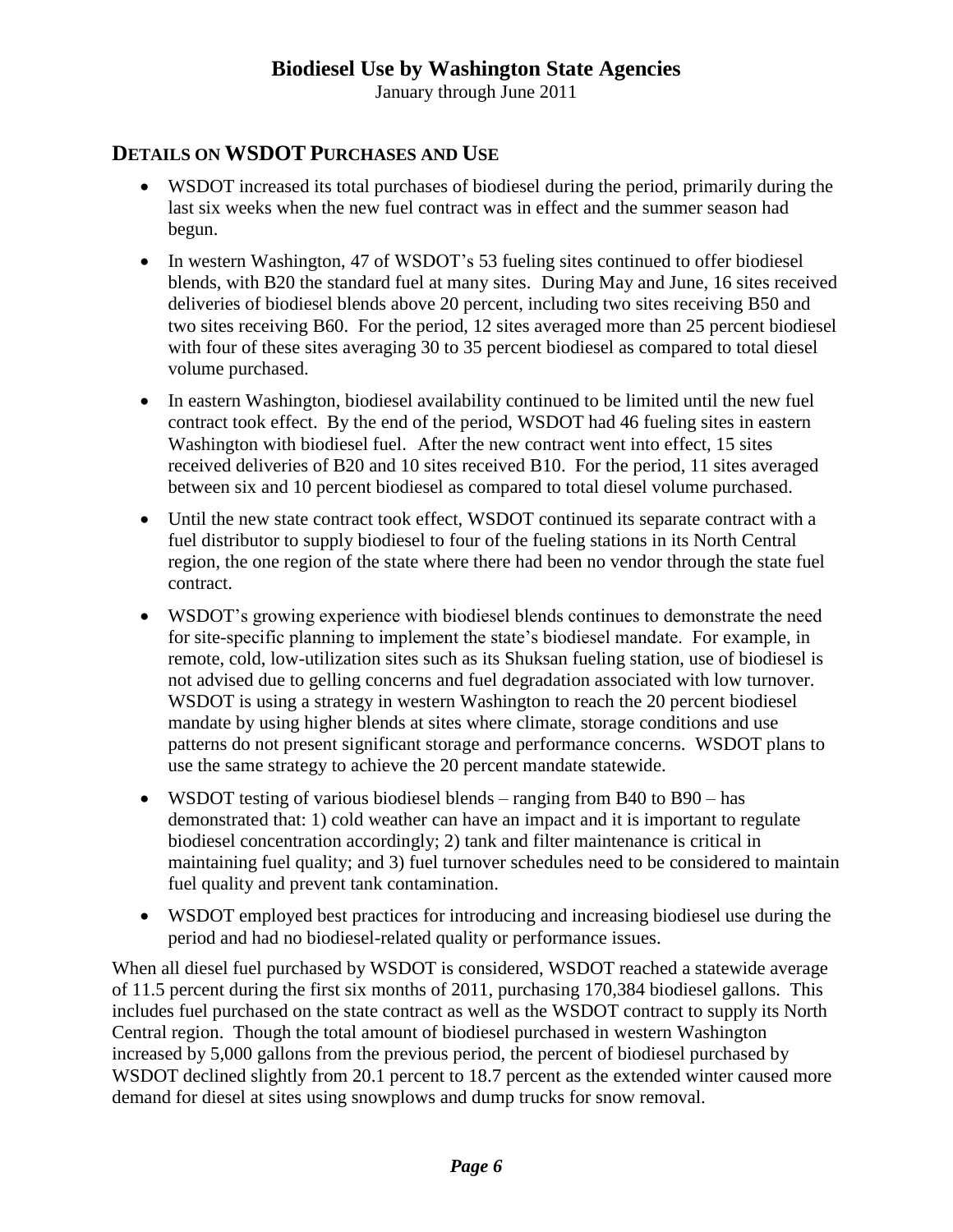January through June 2011

Eastern Washington purchases averaged 3.2 percent biodiesel for the first six months of 2011. This is a significant increase from the 1.9 percent average from the last six months of 2010.

| Region          | <b>Diesel Gallons</b> | <b>Biodiesel Gallons</b> | <b>Total Gallons</b> | <b>Biodiesel</b> % |
|-----------------|-----------------------|--------------------------|----------------------|--------------------|
| Westside        | 645,506               | 148,737                  | 794,243              | 18.7%              |
| Eastside        | 664.999               | 21.647                   | 686,646              | 3.2%               |
| Statewide Total | 1,310,505             | 170,384                  | 1,480,889            | 11.5%              |

| <b>WSDOT Biodiesel Purchases by Region: January to June 2011</b> |  |  |  |
|------------------------------------------------------------------|--|--|--|

Note: Includes purchases using "Best Buy" methodology in area not served by GA fuel contract.

On a percentage basis, overall biodiesel purchases by WSDOT have steadily increased in western Washington over the last several years. The lack of biodiesel availability from contractors serving eastern Washington has limited WSDOT's efforts to meet the use mandate statewide.



# **FUEL QUALITY**

Washington State Department of Agriculture (WSDA) continues to monitor the quality of diesel and biodiesel used by state agencies as part of the state's overall Motor Fuel Quality Program.

Due to budget constraints, WSDA reduced the amount of testing during this six-month period. Only three diesel and four biodiesel fuel samples were submitted to the contract laboratory for analysis for compliance with ASTM quality standards. Two samples, both taken at retail outlets, were found out of compliance. One sample did not meet a flash point requirement. Another sample did not meet oxidation stability and carbon residue requirements. WSDA sampled one WSDOT location and found that the fuel met specifications.

No fuel quality issues were reported to WSDA by state agencies during the reporting period.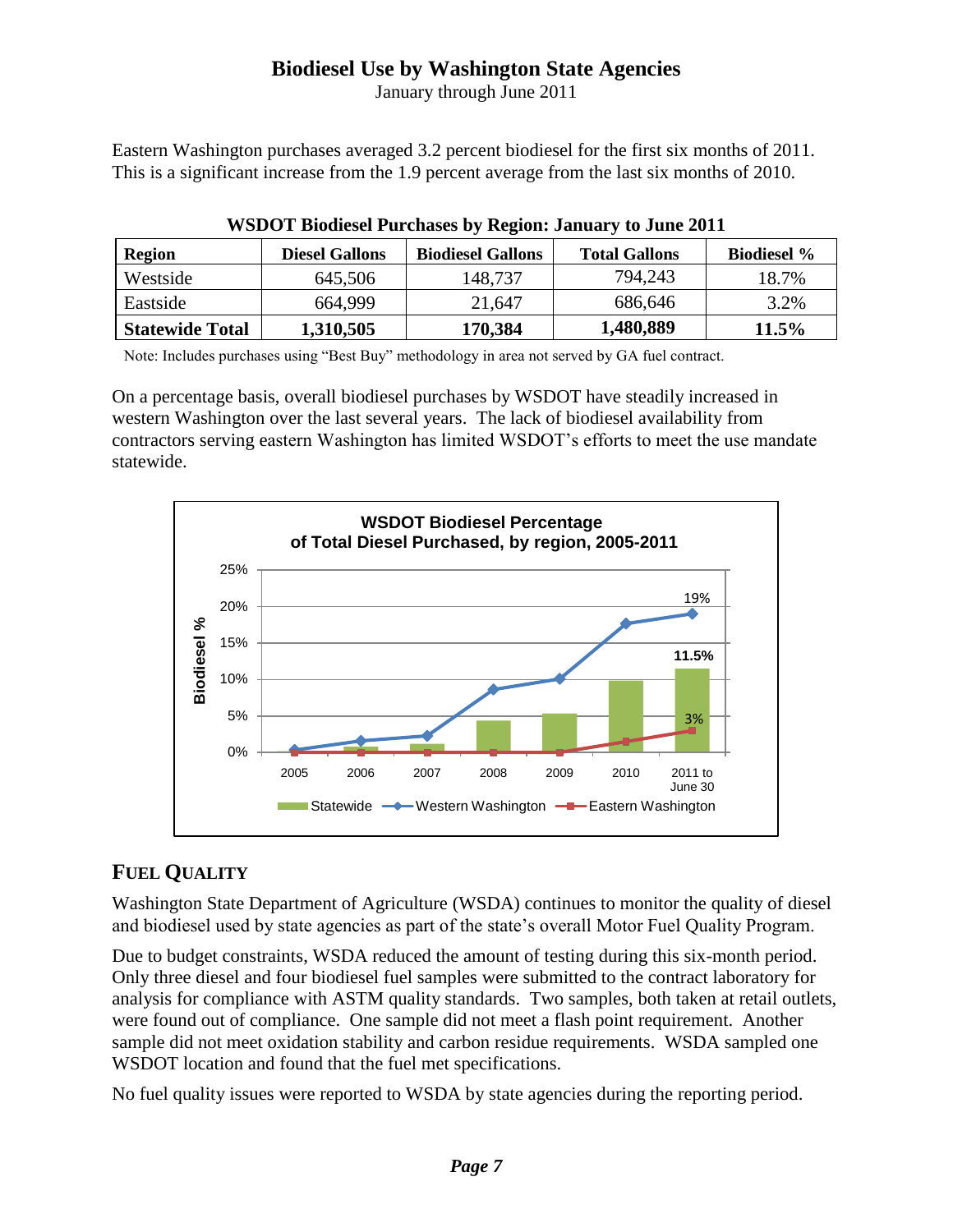January through June 2011

During the period, WSDA reviewed and redesigned its sampling plan and the laboratory testing program. The new plan will provide for surveillance across the state in a systematic manner and increase monitoring during seasonal change periods. The laboratory test panels have been modified to include lower cost surveillance tests that evaluate critical characteristics as well as more detailed tests to evaluate a wider range of characteristics. WSDA will continue to coordinate with WSDOT on testing strategies and timing as WSDOT moves to increased use and higher blends of biodiesel. The new design will enable the program to continue to monitor the quality of fuel on a reduced budget.

In June, WSDA participated in two conferences held by GA with users of the new state fuel contract. WSDA extended an offer to work with state agencies and other contract users to monitor the quality of biodiesel used in their fleets, educate agencies on proper handling, and address any quality issues that arise.

# **STATE FUEL CONTRACTING**

- **Contract Award:** GA completed the process for rebidding the state's land bulk fuel delivery contract that provides biodiesel to state and political subdivision customers. The contract was awarded in mid-April and took effect on May 21, 2011. During the yearlong development of the contract, GA hosted a biodiesel manufacturers' forum to gain industry input on technical and market factors. This resulted in a better understanding of the supply chain and provided an opportunity to promote legislative in-state feedstock goals. The contract has an initial term of one year, but may be extended by mutual agreement for up to 10 years. The contract made several significant changes related to biodiesel, including:
	- o Revised the specifications for biodiesel fuel to match new and updated specifications adopted by ASTM International, the recognized international standards organization.
	- o Eliminated feedstock restrictions. Biodiesel can be made from any feedstock as long as it meets the ASTM specifications.
	- o Removed or reduced specifications on production and blending processes.
	- o Improved reporting requirements and guidance to agencies regarding biodiesel usage requirements.
	- o Requires all contractors to provide biodiesel in any percentage from B1 to B100.
	- o Provides an updated daily pricing reference.

The new contract covers all regions of the state and encompasses 16 contracts with five contractors. The transition to the new contract occurred with no significant problems. It will be important to monitor the implementation of the contract during its first year. The contract promises to be a valuable tool for increasing state agency use of biodiesel.

 **Contract Amendments and Extensions**: The marine refueling services contract has been extended through April 25, 2012. The Seattle Harbor fuel dock contract was extended through June 30, 2012.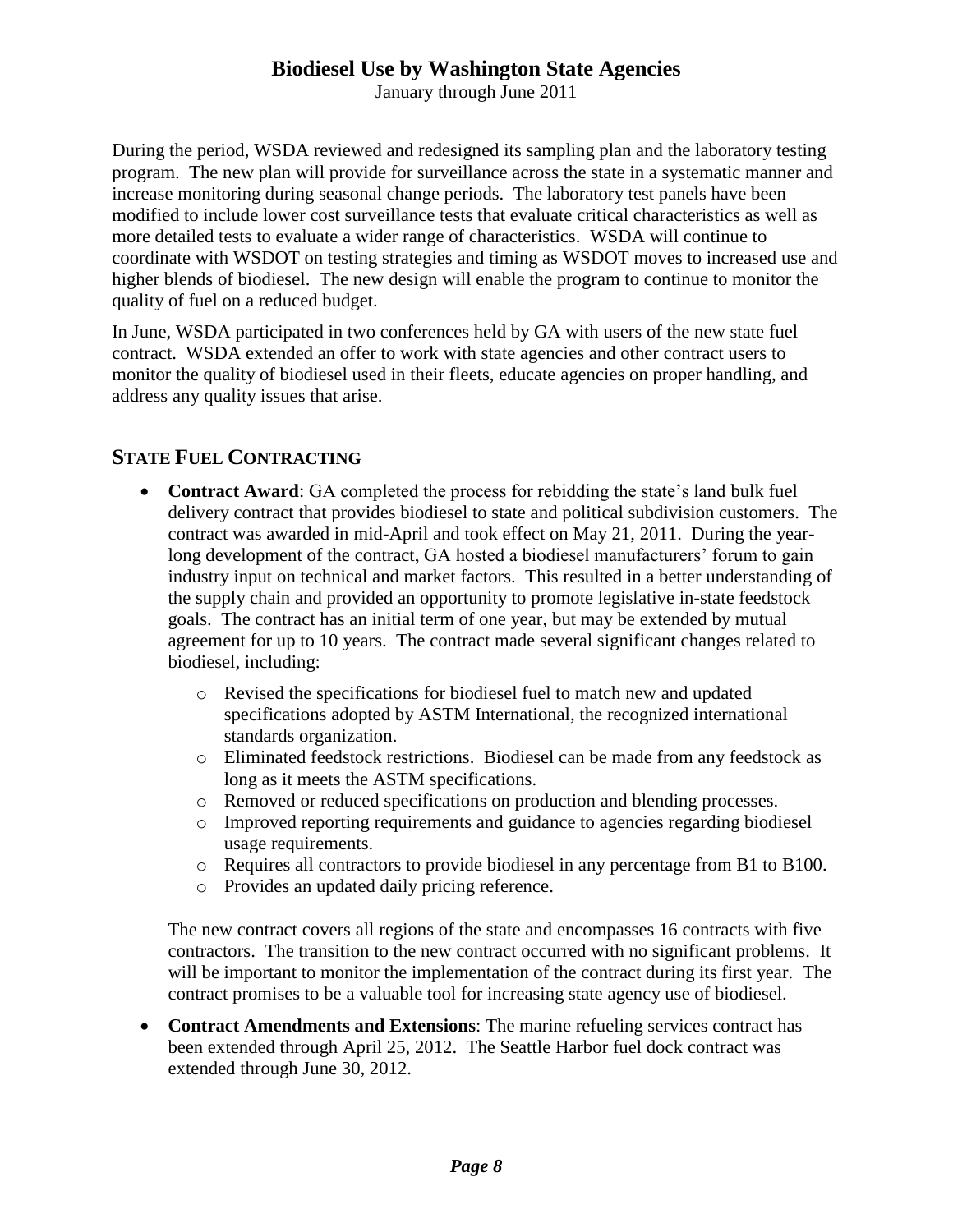January through June 2011

#### **RELATED ACTIVITIES**

 **Industry Meetings:** WSDA convened a meeting with biodiesel producers and petroleum industry representatives on June 15, 2011, and provided information on activities related to increasing biodiesel use in Washington. Topics included the latest data on state agency use of biodiesel; a recap of 2011 legislative activities and initiatives, including activity related to updating the State Energy Strategy and plans for updating fuel tax data systems; an overview of the major biodiesel-related provisions of the new state fuel contract; and WSDA's plans for motor fuel quality testing for the next fiscal year.

Also involved in the meeting were representatives from GA, WSDOT, and the departments of Commerce and Licensing. This was a continuation of the effort WSDA began last year to advance the biodiesel industry by providing updates on state biofuelsrelated activities and the motor fuel quality program and encouraging dialogue among interested parties.

#### **OTHER FACTORS AFFECTING BIODIESEL USE AND AVAILABILITY**

Previous reports on state agency use of biodiesel have included information on other factors affecting biodiesel use and availability. With the advent of the new fuel contract, the influence of these factors on biodiesel availability for state agencies has diminished.

On the national level, biodiesel production is at record levels with the extension of the federal biodiesel tax credit and minimum volumes required under the federal renewable fuels program (RFS2). Regionally, biodiesel use is increasing. Effective April 1, 2011, all diesel fuel sold in Oregon must contain a minimum of five percent (up from two percent) by volume biodiesel, except fuel sold for railroad locomotives, marine engines and home heating applications.

Legislation to amend Washington's renewable fuel standard (RFS) was considered during the 2011 session, but did not pass either house. This lack of a fully functional state RFS is affecting biodiesel availability in the state generally, but has less of an impact on availability for state agencies due to the state fuel contracts.

#### **RECOMMENDATIONS/ACTION ITEMS**

- Continue efforts to increase biodiesel use by state agencies.
	- o Ensure successful implementation of biodiesel blending infrastructure upgrades that will allow WSF to fuel with biodiesel throughout its fleet.
	- o Monitor and promote use of the new statewide bulk fuel delivery contract.
- Continue to encourage and assist state fleet managers to meet biodiesel use and reporting requirements, including supporting efforts to identify best practices for cold weather biodiesel purchasing and long-term storage.